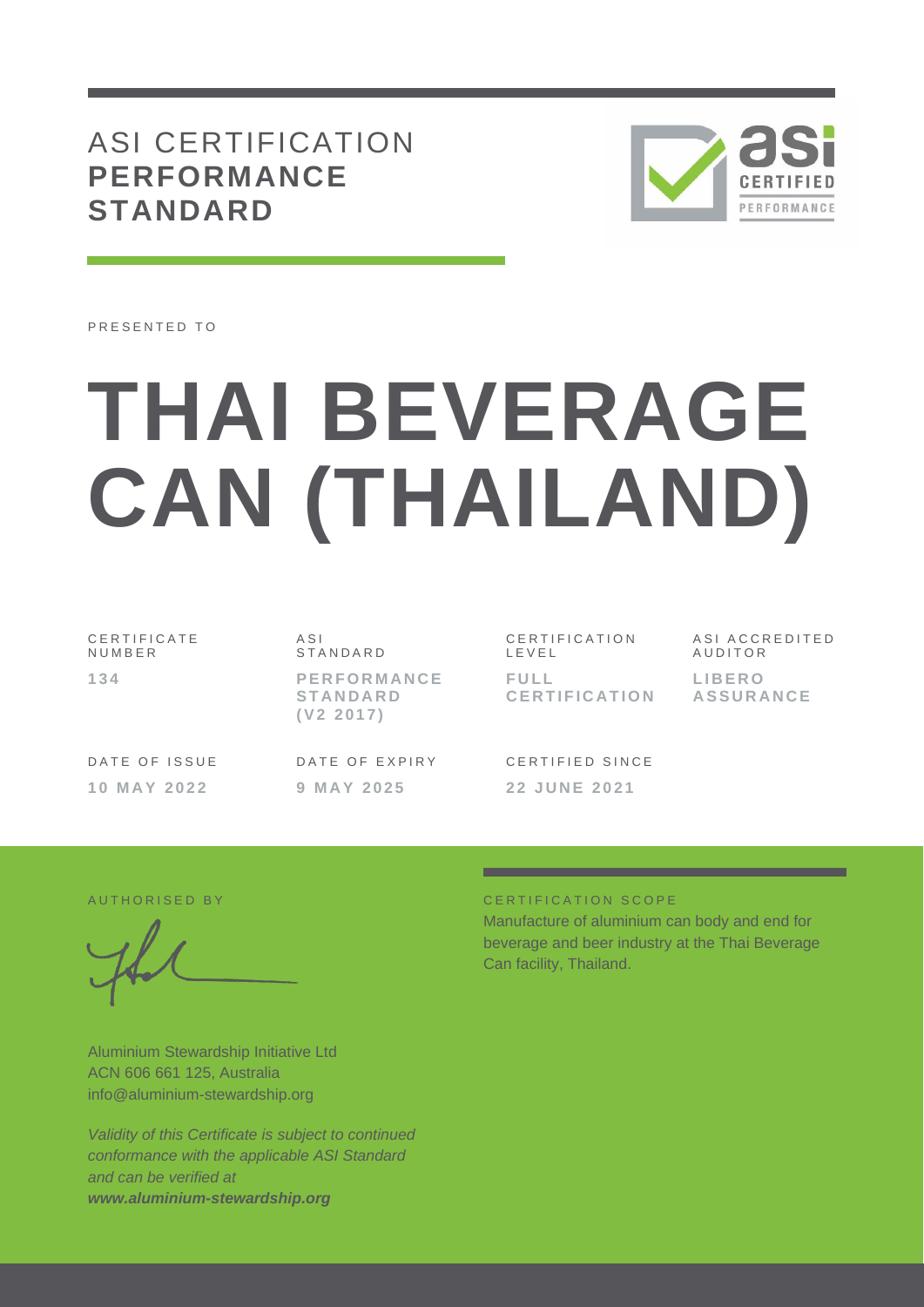# SUMMARY AUDIT REPORT **PERFORMANCE STANDARD**

### **OVERVIEW**

| MEMBER NAME                | Thai Beverage Can Ltd.                                                                                                                                                                                                                                                                                                                                 |
|----------------------------|--------------------------------------------------------------------------------------------------------------------------------------------------------------------------------------------------------------------------------------------------------------------------------------------------------------------------------------------------------|
| ENTITY NAME                | Thai Beverage Can (Thailand)                                                                                                                                                                                                                                                                                                                           |
| CERTIFICATION<br>SCOPE     | Manufacture of aluminium can body and end for beverage and beer industry<br>at the Thai Beverage Can facility, Thailand.                                                                                                                                                                                                                               |
| SUPPLY CHAIN<br>ACTIVITIES | Material Conversion (Production and Transformation)                                                                                                                                                                                                                                                                                                    |
| ASI STANDARD               | Performance Standard V2                                                                                                                                                                                                                                                                                                                                |
| AUDIT TYPE                 | Initial Certification Audit (24 - 31 March 2021)<br>Surveillance Audit (7 - 11 March 2022)                                                                                                                                                                                                                                                             |
| AUDIT FIRM                 | LiberoAssurance                                                                                                                                                                                                                                                                                                                                        |
| AUDIT DATE                 | 24 - 31 March 2021 (Initial Certification Audit)<br>7 - 11 March 2022 (Surveillance Audit)                                                                                                                                                                                                                                                             |
| AUDIT REPORT<br>SUBMISSION | 2 June 2021 (Initial Certification Audit)<br>21 April 2022 (Surveillance Audit)                                                                                                                                                                                                                                                                        |
| AUDIT SCOPE                | Initial Certification Audit (24 - 31 March 2021)<br>The audit scope covers Thai Beverage Can (Thailand) for the manufacture<br>of aluminium can body and end for the beverage and beer industry.                                                                                                                                                       |
|                            | The supply chain activities included in the audit scope:<br>Material Conversion (Production and Transformation)                                                                                                                                                                                                                                        |
|                            | All relevant Criteria in the ASI Performance Standard were included in the<br>Audit Scope.                                                                                                                                                                                                                                                             |
|                            | At the time of the Audit (March 2021), access to the site was not possible,<br>due to COVID-19 related travel restrictions. The Audit has been undertaken<br>as a 'desktop' exercise, in accordance with ASI Interim Policy regarding<br>Audits, Audit-Related Travel and Coronavirus (v4), and included a remote<br>review of relevant documentation. |

and the control of the control of the control of the control of the control of the control of the control of the control of the control of the control of the control of the control of the control of the control of the cont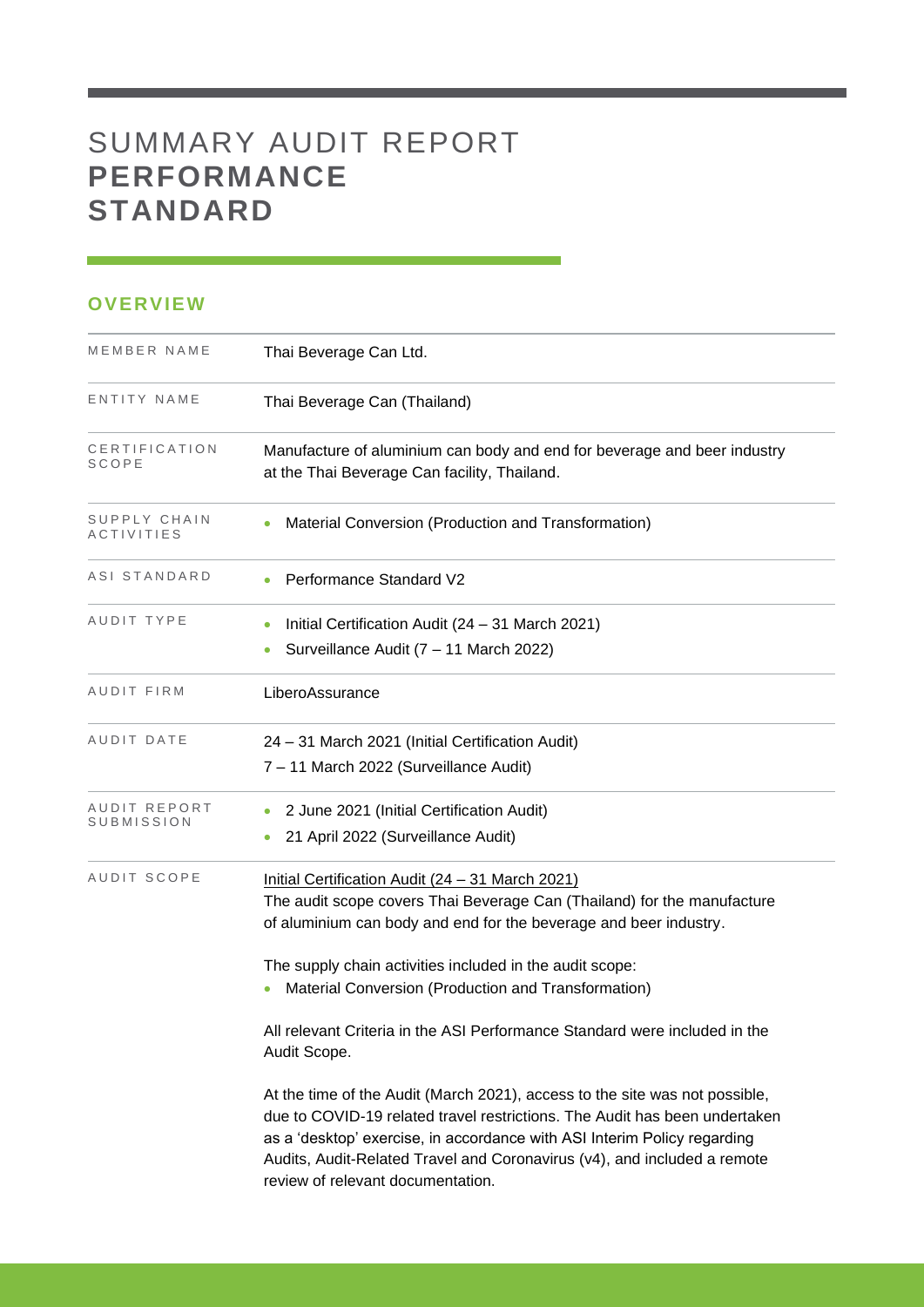|                                     | Surveillance Audit (7 - 11 March 2022)<br>The audit scope covers Thai Beverage Can (Thailand) for the manufacture<br>of aluminium can body and end for the beverage and beer industry.                                                                      |  |  |  |  |
|-------------------------------------|-------------------------------------------------------------------------------------------------------------------------------------------------------------------------------------------------------------------------------------------------------------|--|--|--|--|
|                                     | The supply chain activities included in the audit scope:<br>Material Conversion (Production and Transformation)                                                                                                                                             |  |  |  |  |
|                                     | All relevant Criteria in the ASI Performance Standard were included in the<br>Audit Scope with a focus on Criteria previously rated as Unable to Rate and<br>those influenced by significant development, legal requirements and/or<br>considered material. |  |  |  |  |
| AUDIT<br>OUTCOME                    | Provisional Certification (Initial Certification Audit)<br>Full Certification (Surveillance Audit)                                                                                                                                                          |  |  |  |  |
| AUDIT<br>METHODOLOGY<br>DECLARATION | The Auditors confirm that:                                                                                                                                                                                                                                  |  |  |  |  |
|                                     | $\blacksquare$ The information provided by the Entity is true and accurate to the best<br>knowledge of the Auditor(s) preparing this report.                                                                                                                |  |  |  |  |
|                                     | ◘ The findings are based on verified Objective Evidence relevant to the<br>time period for the Audit, traceable and unambiguous.                                                                                                                            |  |  |  |  |
|                                     | ◘ The Audit Scope and audit methodology are sufficient to establish<br>confidence that the findings are indicative of the performance of the<br>Entity's defined Certification Scope.                                                                       |  |  |  |  |
|                                     | $\triangleright$ The Auditor(s) have acted in a manner deemed ethical, truthful, accurate<br>professional, independent and objective.                                                                                                                       |  |  |  |  |
| CERTIFICATION<br>PERIOD             | 10 May 2022 - 9 May 2025                                                                                                                                                                                                                                    |  |  |  |  |
| NEXT AUDIT<br>TYPE                  | Surveillance Audit                                                                                                                                                                                                                                          |  |  |  |  |
| NEXT AUDIT<br>DUE DATE              | 9 November 2023                                                                                                                                                                                                                                             |  |  |  |  |
| CERTIFICATE<br>NUMBER               | 134                                                                                                                                                                                                                                                         |  |  |  |  |
|                                     |                                                                                                                                                                                                                                                             |  |  |  |  |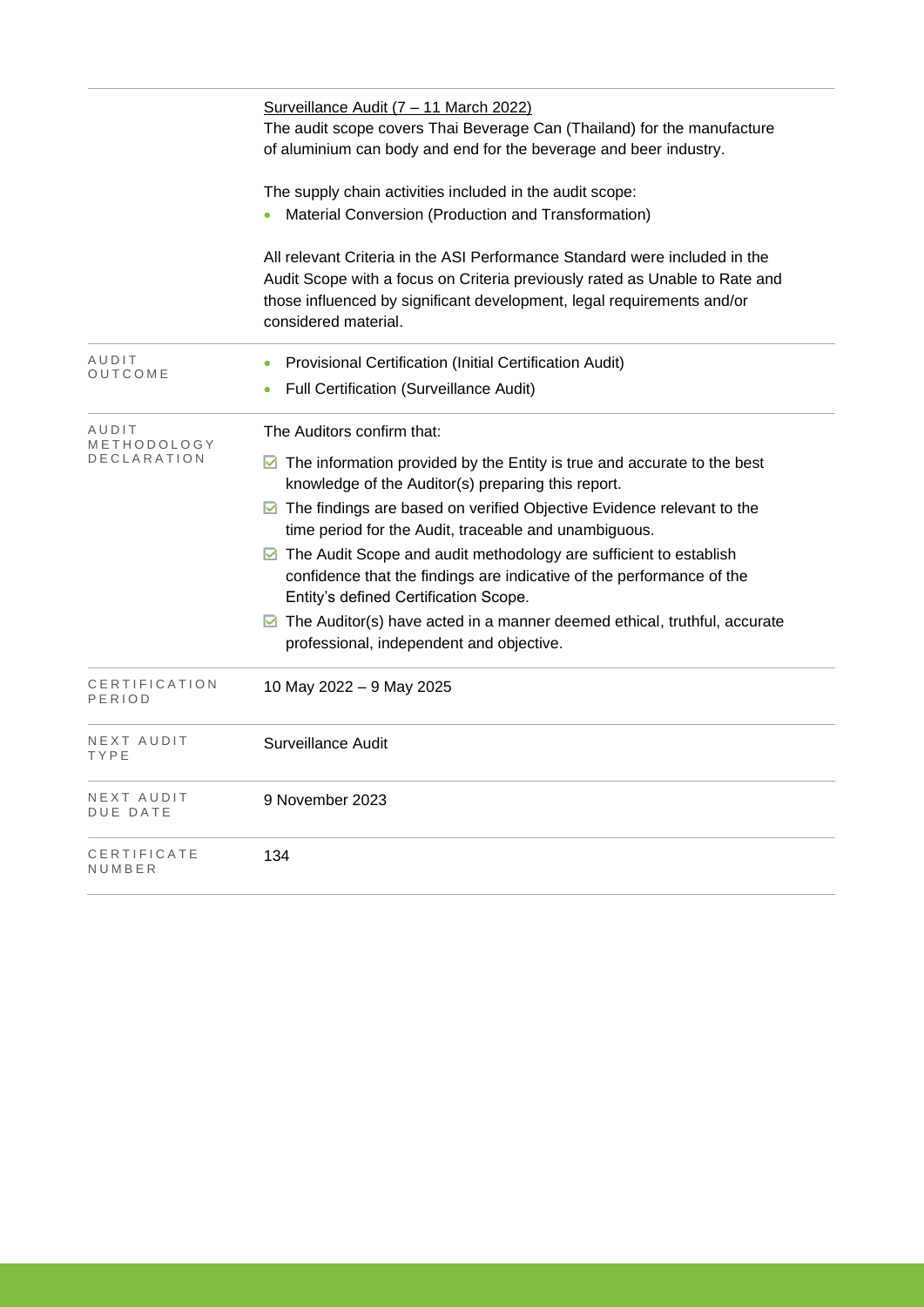## **SUMMARY OF FINDINGS**

| CRITERION                                                                        | <b>RATING</b> | COMMENT                                                                                                                                                                                                                                                                                               |
|----------------------------------------------------------------------------------|---------------|-------------------------------------------------------------------------------------------------------------------------------------------------------------------------------------------------------------------------------------------------------------------------------------------------------|
| PRINCIPLE 1 BUSINESS INTEGRITY                                                   |               |                                                                                                                                                                                                                                                                                                       |
| 1.1 Legal Compliance                                                             | Conformance   | The Entity has identified applicable legal<br>requirements and periodically monitors its<br>compliance status. The Entity is in compliance with<br>all relevant legal requirements.                                                                                                                   |
| 1.2 Anti-Corruption                                                              | Conformance   | The Entity has defined Anti-Corruption requirements<br>in the Code of Conduct and Employee Manual. There<br>have been no reported incidents related to<br>Corruption.                                                                                                                                 |
| 1.3 Code of Conduct                                                              | Conformance   | The Entity's Code of Conduct has been signed by the<br>Chairman in both Thai and English languages and is<br>communicated to Employees via email, on display<br>and in classroom/virtual training. The Code of<br>Conduct is available on the website:<br>https://thaibeveragecan.com/standard-system |
| PRINCIPLE 2 POLICY & MANAGEMENT                                                  |               |                                                                                                                                                                                                                                                                                                       |
| 2.1a Environmental, Social, and<br>Governance Policy (implement and<br>maintain) | Conformance   | The Entity has developed an integrated Policy<br>covering quality, legal compliance, environment and<br>health and safety as part of its Management System<br>framework. The Policies are available on the website:<br>https://thaibeveragecan.com/standard-system                                    |
| 2.1b Environmental, Social, and<br>Governance Policy (senior<br>management)      | Conformance   | Senior management (represented by the Chief<br>Executive Officer (CEO)) has endorsed the Policies<br>and provided resources, assigned responsible<br>personnel and periodically reviews implementation of<br>the Policies.                                                                            |
| 2.1c Environmental, Social, and<br>Governance Policy<br>(communication)          | Conformance   | The Entity has communicated the Policies via<br>training, email and banner display, The Policies are<br>available on the website:<br>https://thaibeveragecan.com/standard-system                                                                                                                      |
| 2.2 Leadership                                                                   | Conformance   | The Entity has assigned responsible personnel from<br>various departments, led by senior management, to<br>ensure effective implementation of the ASI<br>Performance Standard.                                                                                                                        |
| 2.3a Environmental and Social<br><b>Management Systems</b><br>(environmental)    | Conformance   | The Entity's Management System is certified to ISO<br>14001:2015. The certificate is available on the<br>website:<br>https://thaibeveragecan.com/standard-system                                                                                                                                      |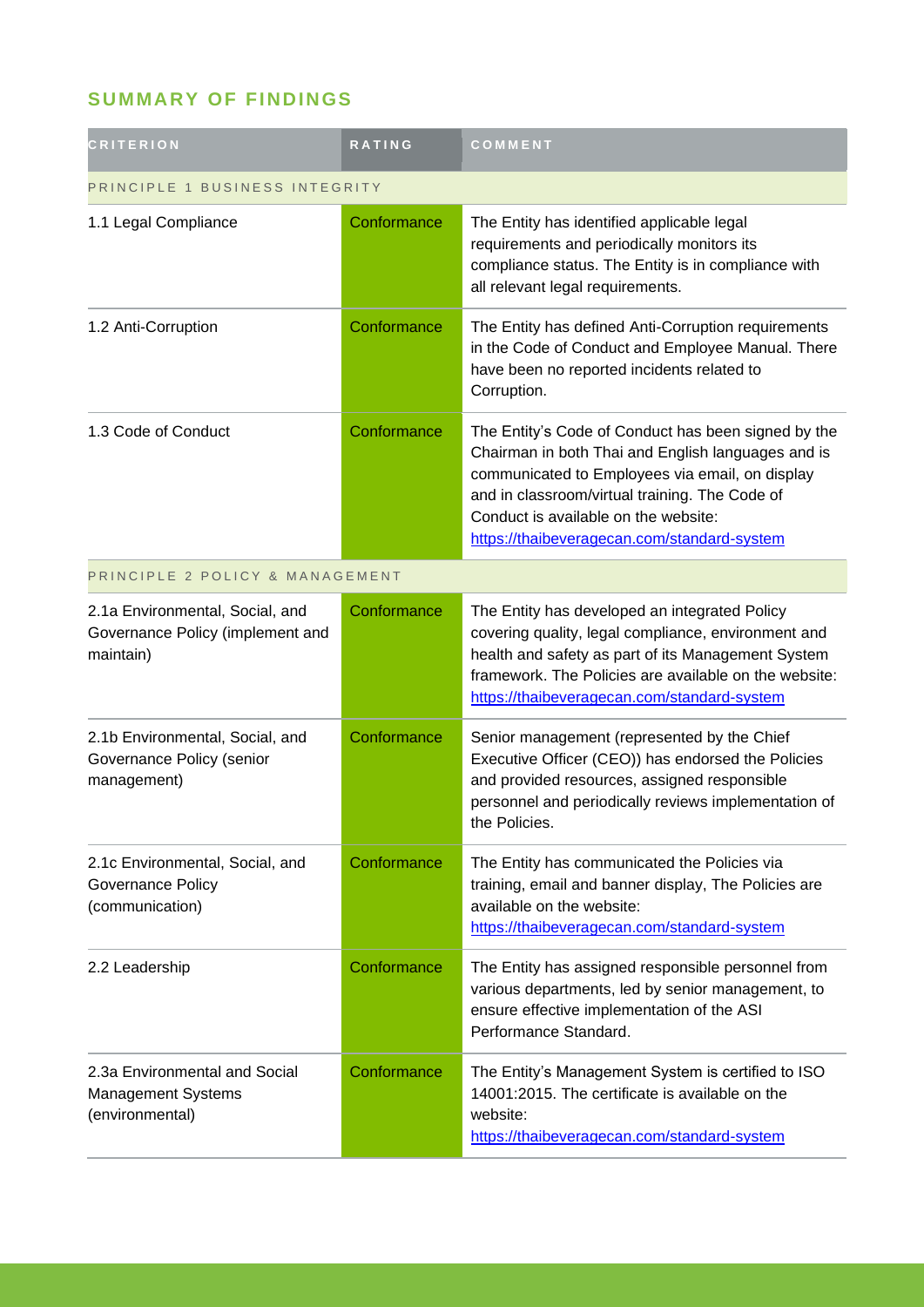| <b>CRITERION</b>                                             | RATING      | COMMENT                                                                                                                                                                                                                                                                                                                                                                                                                                                                                    |
|--------------------------------------------------------------|-------------|--------------------------------------------------------------------------------------------------------------------------------------------------------------------------------------------------------------------------------------------------------------------------------------------------------------------------------------------------------------------------------------------------------------------------------------------------------------------------------------------|
| 2.3b Environmental and Social<br>Management Systems (social) | Conformance | The Entity has developed and implemented its Social<br>Management System generally in accordance with<br>Thai labour laws.                                                                                                                                                                                                                                                                                                                                                                 |
| 2.4 Responsible Sourcing                                     | Conformance | The Entity has developed a Supplier Guidance<br>Principle (SGP) which addresses aluminium and<br>other direct material suppliers. The SGP has been<br>communicated and acknowledged by Suppliers and<br>is also published on the company website.                                                                                                                                                                                                                                          |
| 2.5 Impact Assessments                                       | Conformance | The Entity has developed internal systems and<br>processes to evaluate environmental, social and<br>governance (ESG) risk as part of project Impact<br>Assessments.                                                                                                                                                                                                                                                                                                                        |
| 2.6 Emergency Response Plan                                  | Conformance | The Entity has developed an Emergency Response<br>Plan (ERP) as per Thai legal requirements,<br>considering all possible emergency scenarios.<br>Periodic emergency drills are conducted to validate<br>the ERP. There have been no emergency situations<br>over the past year. Training on the ERP and<br>response is conducted for team members and the<br>plan is communicated to internal and external<br>stakeholders.                                                                |
| 2.7 Mergers and Acquisitions                                 | Conformance | The Entity has developed due diligence requirements<br>covering environmental, social and governance<br>(ESG) as part of its business conduct covering any<br>future mergers and acquisitions (M&A). There has<br>been no M&A activity in past years.                                                                                                                                                                                                                                      |
| 2.8 Closure, Decommissioning and<br><b>Divestment</b>        | Conformance | The Entity has developed due diligence requirements<br>covering environmental, social and governance<br>(ESG) as part of its business conduct covering any<br>future closure, decommissioning and divestment<br>decision. There has been no closure,<br>decommissioning and divestment in past years.                                                                                                                                                                                      |
| PRINCIPLE 3 TRANSPARENCY                                     |             |                                                                                                                                                                                                                                                                                                                                                                                                                                                                                            |
| 3.1 Sustainability Reporting                                 | Conformance | The Entity's Sustainability Report 2020 is available<br>on the website:<br>https://thaibeveragecan.com/reports<br>The materiality analysis carried out identified the<br>material topics that require attention. The Report<br>discloses sustainability performance information<br>related to governance, environment, labour and CSR<br>projects.<br>The Entity has developed its sustainability goals for<br>2030, available on the website:<br>https://thaibeveragecan.com/our-approach |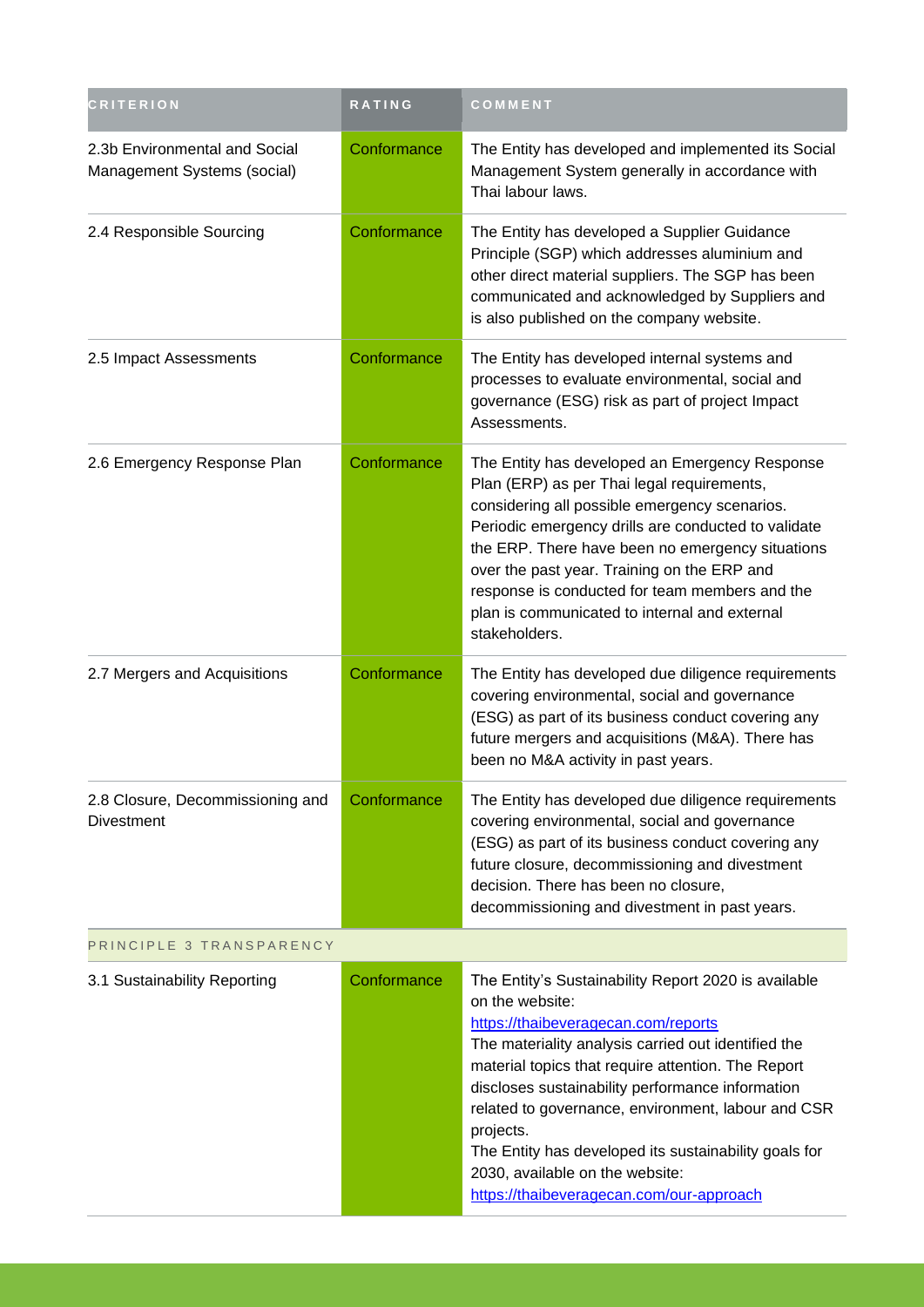| <b>CRITERION</b>                                                          | RATING         | COMMENT                                                                                                                                                                                                                                                                                                                                                                                                              |
|---------------------------------------------------------------------------|----------------|----------------------------------------------------------------------------------------------------------------------------------------------------------------------------------------------------------------------------------------------------------------------------------------------------------------------------------------------------------------------------------------------------------------------|
|                                                                           |                | The Entity is a company of BJC and sustainability<br>reporting at Group level is available on the BJC<br>website:<br>https://www.bjc.co.th/company                                                                                                                                                                                                                                                                   |
| 3.2 Non-compliance and liabilities                                        | Conformance    | There are no reported non-compliance and liabilities,<br>significant fines, judgments, penalties and non-<br>monetary sanctions for failure to comply with<br>Applicable Law.                                                                                                                                                                                                                                        |
| 3.3a Payments to governments<br>(legal and contractual)                   | Conformance    | There are no payments to Government except for<br>income tax, contract obligation and social security.                                                                                                                                                                                                                                                                                                               |
| 3.3b Payments to governments<br>(disclosure - bauxite mining)             | Not Applicable | This Criterion is not applicable to the Entity's<br>Certification Scope.                                                                                                                                                                                                                                                                                                                                             |
| 3.4 Stakeholder complaints,<br>grievances and requests for<br>information | Conformance    | The Entity had developed a procedure addressing<br>stakeholder complaints, grievances and requests.<br>Complaints can be received via a hotline with<br>number available on the website:<br>https://thaibeveragecan.com/contact-us                                                                                                                                                                                   |
| PRINCIPLE 4 MATERIAL STEWARDSHIP                                          |                |                                                                                                                                                                                                                                                                                                                                                                                                                      |
| 4.1a Environmental Life Cycle<br>Assessment (life cycle impacts)          | Conformance    | The Entity engaged an external Life Cycle<br>Assessment (LCA) expert from Mahidol University.<br>The major product size/category was identified for<br>the LCA study and used the cradle-to-gate<br>methodology. The software used included Simopro,<br>ecoinvent and ReCipe. This software is widely used<br>for LCA studies throughout Thailand and the<br>methodologies used are in accordance with ISO<br>14044. |
| 4.1b Environmental Life Cycle<br>Assessment (cradle to gate)              | Conformance    | The Entity conducted a Life Cycle Assessment (LCA)<br>of its major product size/category - the 0.33L Can<br>Body and Can End (complete product). The study<br>provided adequate cradle-to-gate LCA information.                                                                                                                                                                                                      |
| 4.1c Environmental Life Cycle<br>Assessment (public<br>communication)     | Conformance    | The Entity's Life Cycle Assessment (LCA) report<br>contains information on the approach, methodology<br>and underlying assumptions including system<br>boundaries. The LCA report is available on the<br>website:<br>https://thaibeveragecan.com/reports                                                                                                                                                             |
| 4.2 Product design                                                        | Conformance    | There is a technology transfer agreement between<br>Ball Corporation (Joint Venture partner) and the<br>Entity. There is a three year roadmap to improve<br>product efficiency in terms of thinner gauge and<br>using circular economy concepts.                                                                                                                                                                     |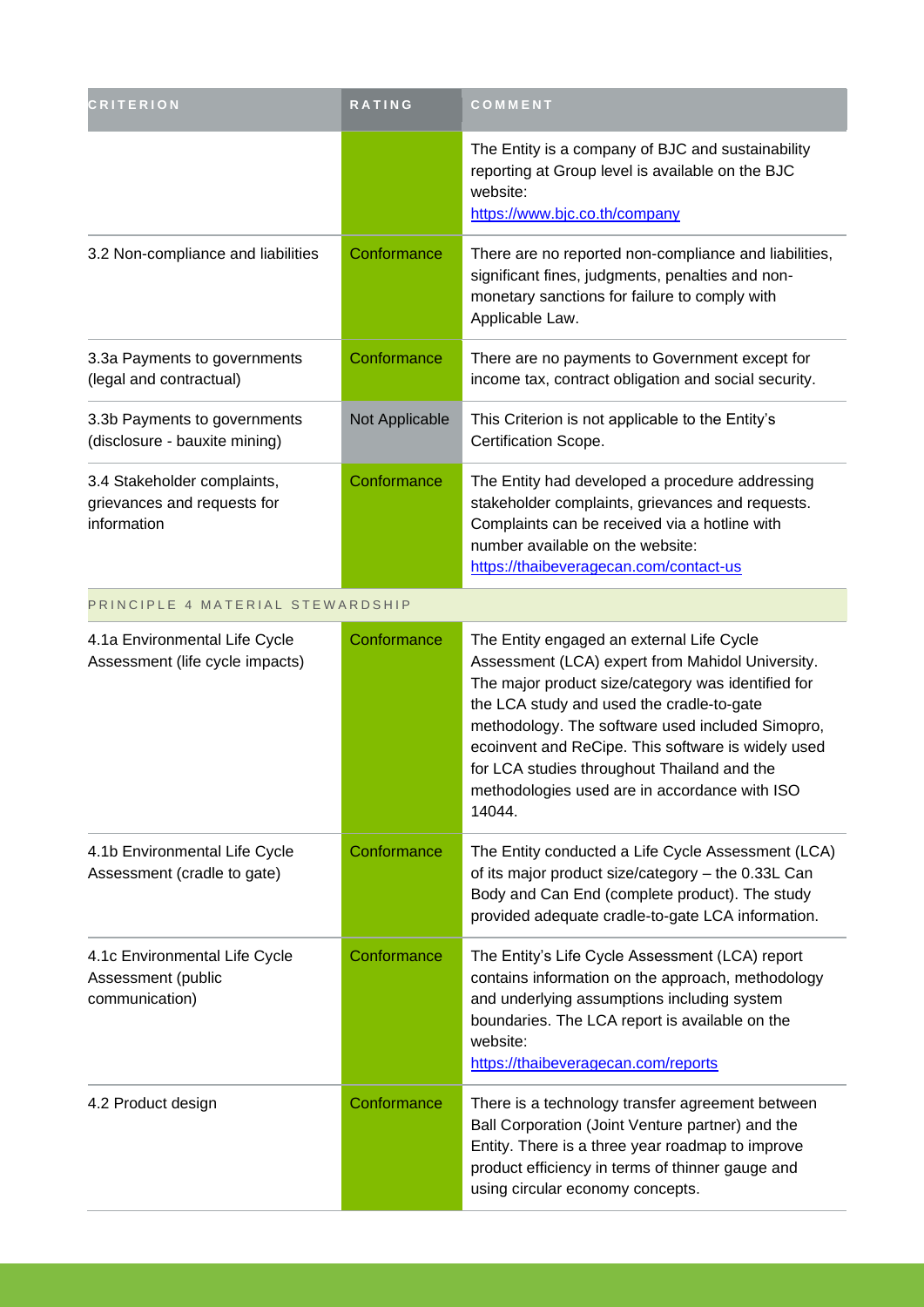| <b>CRITERION</b>                                                            | RATING         | COMMENT                                                                                                                                                                                                                                                                                                                                                                                                                         |
|-----------------------------------------------------------------------------|----------------|---------------------------------------------------------------------------------------------------------------------------------------------------------------------------------------------------------------------------------------------------------------------------------------------------------------------------------------------------------------------------------------------------------------------------------|
| 4.3a Aluminium Process Scrap<br>(targets)                                   | Conformance    | The Entity has established Key Performance<br>Indicators (KPI's) and targets for the reduction of<br>Aluminium Process Scrap. The targets vary from<br>production lines and depend upon product mix and<br>production volumes, which are monitored and<br>reported at plant level. All process scrap is collected<br>and sent for recycling following instructions for<br>segregation (ordinary and printed scrap) and bailing. |
| 4.3b Aluminium Process Scrap<br>(alloy separation)                          | Conformance    | All Aluminium Process scrap is collected separately<br>in blank Aluminium and lacquered Aluminium<br>(coloured) as per designated "class", compressed<br>and sent for recycling to foil manufacturers and/or<br>recyclers.                                                                                                                                                                                                      |
| 4.4a Collection and recycling of<br>products at end-of-life (strategy)      | Conformance    | The Entity has developed a strategy to contribute to<br>a multi-stakeholder initiative within Thailand in order<br>to improve the recycling rate and collection of Used<br>Beverage Cans (UBC). The Memorandum of<br>Understanding (MoU) brings together government,<br>raw material manufacturers, recycling facility<br>operators and industry associations.                                                                  |
| 4.4b Collection and recycling of<br>products at end-of-life<br>(engagement) | Conformance    | The Entity has engaged with recycling facility<br>operators, corporate brands and community<br>awareness programs with the objective to improve<br>collection and recycling of Used Beverage Cans<br>(UBC) at end of life. For further information, refer to:<br>https://thaibeveragecan.com/mou-transparency-of-<br>aluminium-can-closed-loop-recycling                                                                        |
| PRINCIPLE 5 GREENHOUSE GAS EMISSIONS                                        |                |                                                                                                                                                                                                                                                                                                                                                                                                                                 |
| 5.1 Disclosure of GHG emissions<br>and energy use                           | Conformance    | The Entity has calculated it Scope 1 and Scope 2<br>Greenhouse Gas (GHG) emissions. GHG and<br>energy use data are disclosed in the Sustainability<br>Report 2020, page 15 - 18, available on the website:<br>https://thaibeveragecan.com/reports<br>The Entity also monitors the KPI to reduce GHG<br>emissions as kg CO <sub>2</sub> (e) per 1000 cans produced.                                                              |
| 5.2 GHG emissions reductions                                                | Conformance    | The Entity has established GHG emissions reduction<br>targets through various measures, disclosed in the<br>Sustainability Report 2020, page 16: available on the<br>website:<br>https://thaibeveragecan.com/reports<br>The basic unit for comparing emissions reduction is<br>GHG emissions per 1000 cans produced.                                                                                                            |
| 5.3a Aluminium Smelting<br>(management system)                              | Not Applicable | This Criterion is not applicable to the Entity's<br>Certification Scope.                                                                                                                                                                                                                                                                                                                                                        |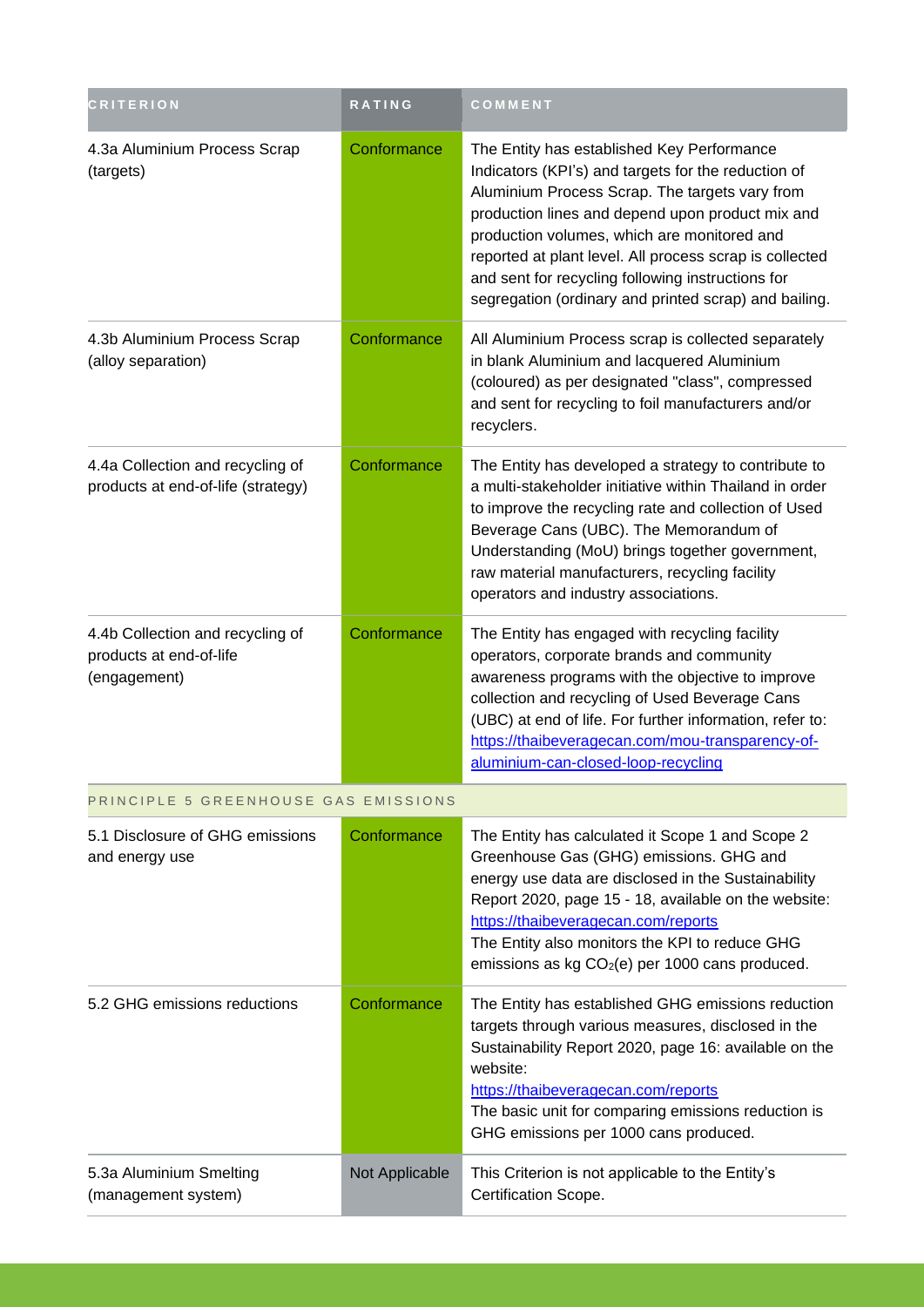| <b>CRITERION</b>                                                        | <b>RATING</b>  | COMMENT                                                                                                                                                                                                                                                                                                                                             |
|-------------------------------------------------------------------------|----------------|-----------------------------------------------------------------------------------------------------------------------------------------------------------------------------------------------------------------------------------------------------------------------------------------------------------------------------------------------------|
| 5.3b Aluminium Smelting (up to<br>and including 2020)                   | Not Applicable | This Criterion is not applicable to the Entity's<br>Certification Scope.                                                                                                                                                                                                                                                                            |
| 5.3c Aluminium Smelting (after<br>2020)                                 | Not Applicable | This Criterion is not applicable to the Entity's<br>Certification Scope.                                                                                                                                                                                                                                                                            |
| PRINCIPLE 6 EMISSIONS, EFFLUENTS AND WASTE                              |                |                                                                                                                                                                                                                                                                                                                                                     |
| 6.1 Emissions to Air                                                    | Conformance    | The Entity has identified emission points (including<br>stacks) which are periodically monitored in<br>accordance with Thai law using an accredited<br>laboratory. The Entity implements measures to<br>reduce Emissions to Air, including the replacement of<br>combustion burners with high-efficiency burners.                                   |
| 6.2 Discharges to Water                                                 | Conformance    | Wastewater is discharged to the industrial estate<br>authority's effluent treatment plant. The Entity has<br>installed flow meters to measure Discharges to<br>Water, including total wastewater discharge after<br>primary treatment. Discharged wastewater is<br>monitored for water quality, including biological and<br>chemical oxygen demand. |
| 6.3a Assessment and Management<br>of Spills and Leakage<br>(assessment) | Conformance    | The Entity has completed a Spills and Leakage risk<br>assessment as defined in relevant procedures and<br>work instructions.                                                                                                                                                                                                                        |
| 6.3b Assessment and Management<br>of Spills and Leakage<br>(management) | Conformance    | The Entity has trained employees and assigned<br>responsibilities for effective management of Spills<br>and Leakage. Periodic mock drills are conducted to<br>check conformance with the Emergency Response<br>Plan.                                                                                                                                |
| 6.4a Reporting of Spills (immediate<br>disclosure)                      | Conformance    | The Entity has developed an Emergency Plan and<br>supporting risk assessment with work instructions for<br>the immediate disclosure of Spills.                                                                                                                                                                                                      |
| 6.4b Reporting of Spills (regular<br>reporting)                         | Conformance    | The Entity has developed a procedure and internal<br>processes to review and regularly report Spills.                                                                                                                                                                                                                                               |
| 6.5a Waste management and<br>reporting (strategy)                       | Conformance    | The Entity has developed a procedure which defines<br>the strategy on waste management (Hazardous and<br>Non-Hazardous) in accordance with the Waste<br>Mitigation Hierarchy and applicable Thai laws.                                                                                                                                              |
| 6.5b Waste management and<br>reporting (disclosure)                     | Conformance    | The Entity has disclosed details on waste<br>management and the amount of waste generated in<br>the Sustainability Report 2020, page 22:<br>https://thaibeveragecan.com/reports                                                                                                                                                                     |
| 6.6a Bauxite Residue (storage<br>construction)                          | Not Applicable | This Criterion is not applicable to the Entity's<br>Certification Scope.                                                                                                                                                                                                                                                                            |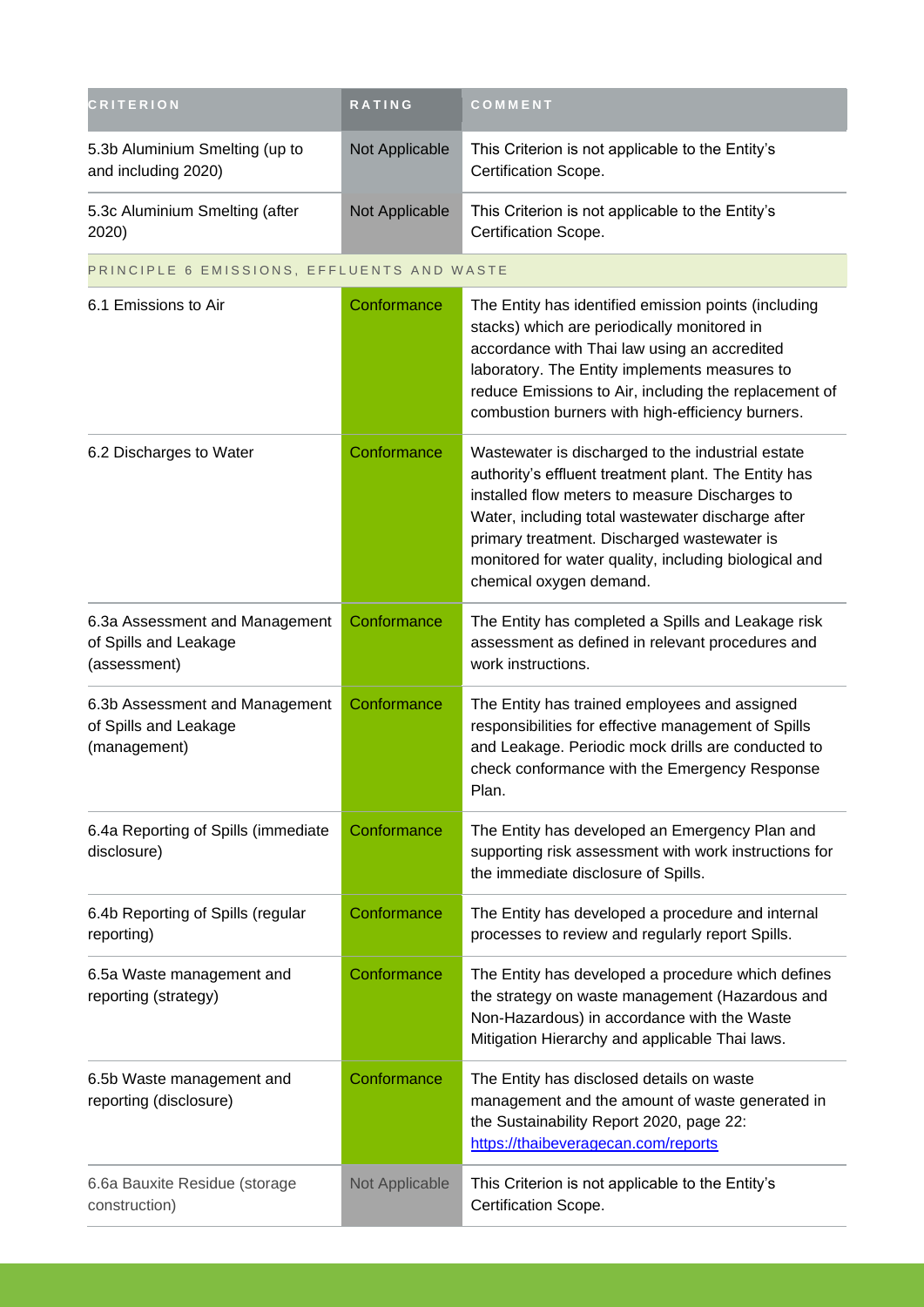| <b>CRITERION</b>                                                 | RATING         | COMMENT                                                                                                                                                                                                                                            |  |
|------------------------------------------------------------------|----------------|----------------------------------------------------------------------------------------------------------------------------------------------------------------------------------------------------------------------------------------------------|--|
| 6.6b Bauxite Residue (integrity<br>checks and controls)          | Not Applicable | This Criterion is not applicable to the Entity's<br>Certification Scope.                                                                                                                                                                           |  |
| 6.6c Bauxite Residue (water<br>discharge)                        | Not Applicable | This Criterion is not applicable to the Entity's<br>Certification Scope.                                                                                                                                                                           |  |
| 6.6d Bauxite Residue (marine and<br>aquatic environments)        | Not Applicable | This Criterion is not applicable to the Entity's<br>Certification Scope.                                                                                                                                                                           |  |
| 6.6e Bauxite Residue (state of the<br>art technologies)          | Not Applicable | This Criterion is not applicable to the Entity's<br>Certification Scope.                                                                                                                                                                           |  |
| 6.6f Bauxite Residue (remediation)                               | Not Applicable | This Criterion is not applicable to the Entity's<br>Certification Scope.                                                                                                                                                                           |  |
| 6.7a Spent Pot Lining (SPL)<br>(storage and management)          | Not Applicable | This Criterion is not applicable to the Entity's<br>Certification Scope.                                                                                                                                                                           |  |
| 6.7b Spent Pot Lining (SPL)<br>(recovery and recycling)          | Not Applicable | This Criterion is not applicable to the Entity's<br>Certification Scope.                                                                                                                                                                           |  |
| 6.7c Spent Pot Lining (SPL)<br>(Untreated SPL)                   | Not Applicable | This Criterion is not applicable to the Entity's<br>Certification Scope.                                                                                                                                                                           |  |
| 6.7d Spent Pot Lining (SPL)<br>(review of alternatives)          | Not Applicable | This Criterion is not applicable to the Entity's<br>Certification Scope.                                                                                                                                                                           |  |
| 6.7e Spent Pot Lining (SPL)<br>(marine and aquatic environments) | Not Applicable | This Criterion is not applicable to the Entity's<br>Certification Scope.                                                                                                                                                                           |  |
| 6.8a Dross (recovery)                                            | Not Applicable | This Criterion is not applicable to the Entity's<br>Certification Scope.                                                                                                                                                                           |  |
| 6.8b Dross (recycling)                                           | Not Applicable | This Criterion is not applicable to the Entity's<br>Certification Scope.                                                                                                                                                                           |  |
| 6.8c Dross (review of alternatives)                              | Not Applicable | This Criterion is not applicable to the Entity's<br>Certification Scope.                                                                                                                                                                           |  |
| PRINCIPLE 7 WATER STEWARDSHIP                                    |                |                                                                                                                                                                                                                                                    |  |
| 7.1a Water assessment (mapping)                                  | Conformance    | The Entity has undertaken water stress index<br>mapping based on national standards and mapped<br>the water input-output quantity for each major<br>usage/manufacturing process. 100% of water is<br>sourced from the Industrial Estate Authority. |  |
| 7.1b Water assessment (risk<br>assessment)                       | Conformance    | The Entity has conducted a water-related risk<br>assessment at both a plant process level and<br>geographic level (water stress index). The risk level<br>has been assessed as medium.                                                             |  |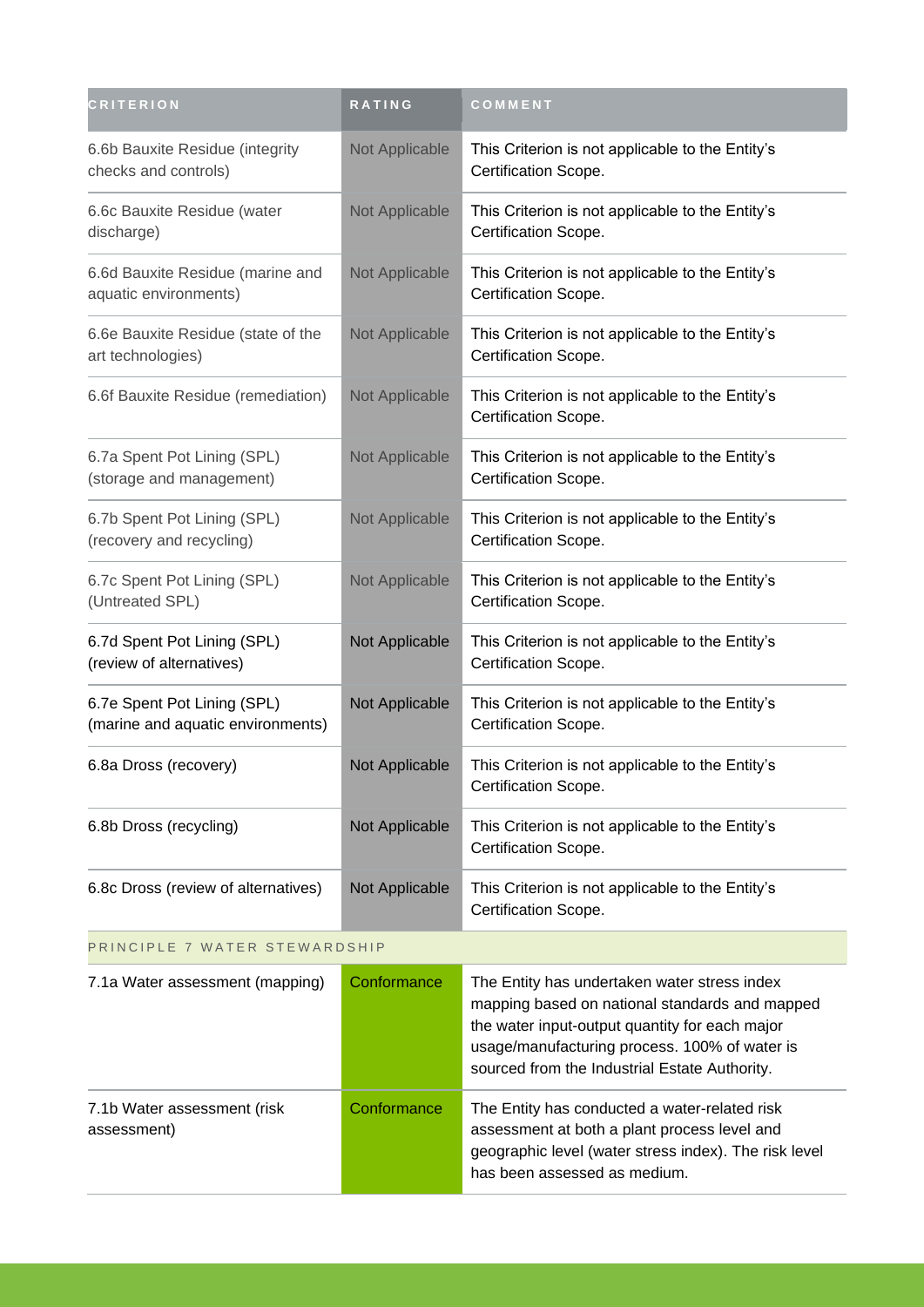| <b>CRITERION</b>                                                                          | RATING         | COMMENT                                                                                                                                                                                                                                                                                                                                                          |
|-------------------------------------------------------------------------------------------|----------------|------------------------------------------------------------------------------------------------------------------------------------------------------------------------------------------------------------------------------------------------------------------------------------------------------------------------------------------------------------------|
| 7.2a Water management<br>(management plans)                                               | Conformance    | The Entity has developed a Water Management<br>Plan, guiding procedures and reduction targets.<br>Management measures such as water reuse in<br>production processes are implemented.                                                                                                                                                                            |
| 7.2b Water management<br>(monitoring)                                                     | Conformance    | The Entity has implemented water saving measures<br>in accordance with the Water Management Plan.<br>There is ongoing monitoring of water management<br>plans, routine daily checking of water related aspects<br>such as leakage and water metering including<br>wastewater. From December 2021, additional water<br>metering commenced with online monitoring. |
| 7.3 Disclosure of water usage and<br>risks                                                | Conformance    | The Entity has communicated water management<br>information including withdrawal quantity, discharge<br>quantity and water saving measures in the<br>Sustainability Report 2020, page 19, available on the<br>website:<br>https://thaibeveragecan.com/reports                                                                                                    |
| PRINCIPLE 8 BIODIVERSITY                                                                  |                |                                                                                                                                                                                                                                                                                                                                                                  |
| 8.1 Biodiversity assessment                                                               | Conformance    | The Entity has conducted a risk assessment and<br>determined risk levels associated with potential<br>impact on Biodiversity from land use and business<br>activities (including emissions, volatile organic<br>compounds, noise, wastewater discharge, tree<br>planting).                                                                                       |
| 8.2a Biodiversity management<br>(biodiversity action plans)                               | Conformance    | The Entity has established control measures to<br>minimize impact on Biodiversity from its land use and<br>business activities. The measures include<br>revegetation, efficient use of water, primary treatment<br>of wastewater and containing noise pollution.                                                                                                 |
| 8.2b Biodiversity management<br>(consultation and mitigation<br>hierarchy)                | Conformance    | The Entity has engaged with stakeholders including<br>employees, the Local Community and the Industrial<br>Park Authority in conducting the Biodiversity risk<br>assessment and developing action plans.                                                                                                                                                         |
| 8.2c Biodiversity management<br>(reporting)                                               | Conformance    | The Entity discloses information on its management<br>of Biodiversity in the Biodiversity Report 2022,<br>available on the website:<br>https://thaibeveragecan.com/reports                                                                                                                                                                                       |
| 8.3 Alien Species                                                                         | Conformance    | The Entity has conducted a risk assessment for Alien<br>Species and control measures are implemented for<br>the wooden pallets.                                                                                                                                                                                                                                  |
| 8.4a Commitment to "No Go" in<br>World Heritage properties<br>(exploration and new mines) | Not Applicable | This Criterion is not applicable to the Entity's<br>Certification Scope.                                                                                                                                                                                                                                                                                         |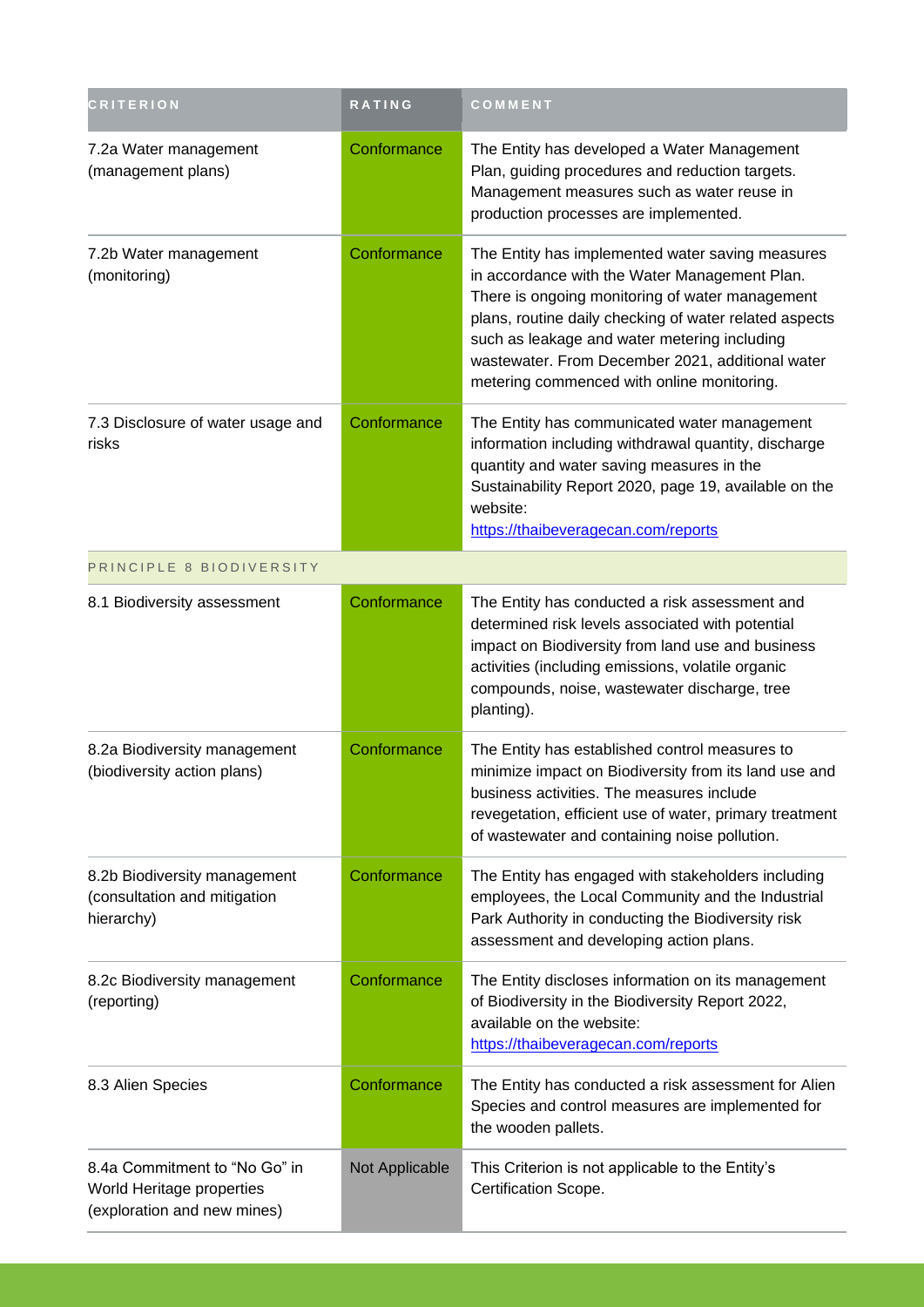| <b>CRITERION</b>                                                               | RATING         | COMMENT                                                                                                                                                                                                                                                                                                                                                                                                                                         |
|--------------------------------------------------------------------------------|----------------|-------------------------------------------------------------------------------------------------------------------------------------------------------------------------------------------------------------------------------------------------------------------------------------------------------------------------------------------------------------------------------------------------------------------------------------------------|
| 8.4b Commitment to "No Go" in<br>World Heritage properties (existing<br>mines) | Not Applicable | This Criterion is not applicable to the Entity's<br>Certification Scope.                                                                                                                                                                                                                                                                                                                                                                        |
| 8.5a Mine rehabilitation (best<br>available techniques)                        | Not Applicable | This Criterion is not applicable to the Entity's<br>Certification Scope.                                                                                                                                                                                                                                                                                                                                                                        |
| 8.5b Mine rehabilitation (financial<br>provisions)                             | Not Applicable | This Criterion is not applicable to the Entity's<br>Certification Scope.                                                                                                                                                                                                                                                                                                                                                                        |
| PRINCIPLE 9 HUMAN RIGHTS                                                       |                |                                                                                                                                                                                                                                                                                                                                                                                                                                                 |
| 9.1a Human Rights Due Diligence<br>(policy)                                    | Conformance    | The Entity has established a Human Rights<br>commitment which is described in the Code of<br>Conduct.                                                                                                                                                                                                                                                                                                                                           |
| 9.1b Human Rights Due Diligence<br>(process)                                   | Conformance    | The Entity has identified the process, responsibility<br>and action required to uphold the Human Rights<br>commitment in day-to-day business activities.                                                                                                                                                                                                                                                                                        |
| 9.1c Human Rights Due Diligence<br>(remediation)                               | Conformance    | The Entity has identified and implemented remedial<br>measures where it caused impact on Human Right<br>as detailed in the Human Rights Risk Assessment<br>(HRRA). The employees are trained at the time of<br>hiring and receive periodic refresher training. There<br>is a grievance handling process and a hotline<br>number is available on the website:<br>http://www.yourtbc.com/en/contact/Pages/default.asp<br>$\underline{\mathsf{X}}$ |
| 9.2 Women's Rights                                                             | Conformance    | The Entity has addressed women's rights in<br>accordance with Thai labour laws in its procedures.<br>There is periodic capacity building and training<br>provided to address women's rights and to support<br>meaningful participation in consultations, decision<br>making and benefits sharing. Women participate in<br>the Welfare Committee and Safety Committee.                                                                           |
| 9.3 Indigenous Peoples                                                         | Not Applicable | This Criterion is not applicable as there are no<br>Indigenous Peoples or their lands associated with the<br>Entity's Area of Influence.                                                                                                                                                                                                                                                                                                        |
| 9.4 Free, Prior, and Informed<br>Consent (FPIC)                                | Not Applicable | This Criterion is not applicable as there are no<br>Indigenous Peoples or their lands associated with the<br>Entity's Area of Influence.                                                                                                                                                                                                                                                                                                        |
| 9.5 Cultural and sacred heritage                                               | Not Applicable | This Criterion is not applicable as there are no<br>sacred or cultural heritage sites and values within the<br>Entity's Area of Influence.                                                                                                                                                                                                                                                                                                      |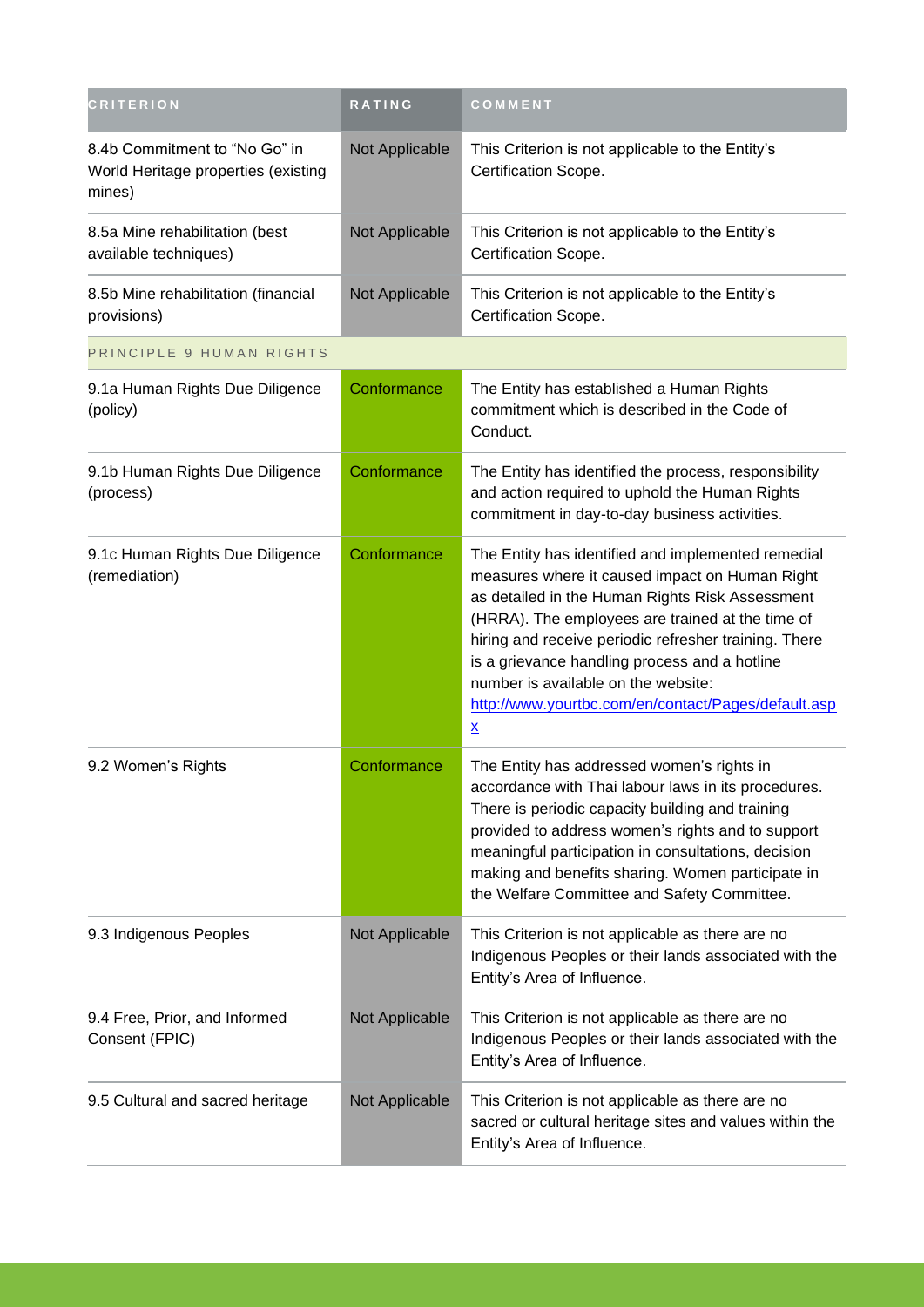| <b>CRITERION</b>                                                                                      | <b>RATING</b>  | COMMENT                                                                                                                                                                                                                                                                                                                                      |
|-------------------------------------------------------------------------------------------------------|----------------|----------------------------------------------------------------------------------------------------------------------------------------------------------------------------------------------------------------------------------------------------------------------------------------------------------------------------------------------|
| 9.6a Resettlements (avoid or<br>minimise)                                                             | Not Applicable | This Criterion is not applicable as the Entity's<br>activities have not resulted in physical and/or<br>economic displacement.                                                                                                                                                                                                                |
| 9.6b Resettlements (where<br>unavoidable)                                                             | Not Applicable | This Criterion is not applicable as the Entity's<br>activities have not resulted in physical and/or<br>economic displacement.                                                                                                                                                                                                                |
| 9.7a Local Communities (rights and<br>interests)                                                      | Conformance    | The Entity implements Corporate Social<br>Responsibility (CSR) projects with Local Community<br>participation. The Entity consults Local Community<br>leaders to better understand and try to meet<br>expectations.                                                                                                                          |
| 9.7b Local Communities (impacts)                                                                      | Conformance    | The Entity has assessed the impact on the Local<br>Community and developed Corporate Social<br>Responsibility (CSR) projects to improve living<br>conditions and livelihoods.                                                                                                                                                                |
| 9.7c Local Communities<br>(livelihoods)                                                               | Conformance    | The Entity has assessed the impact on the Local<br>Community and developed Corporate Social<br>Responsibility (CSR) projects to improve living<br>conditions and livelihoods. Many employees belong<br>to the Local Communities.                                                                                                             |
| 9.8 Conflict-Affected and High-Risk<br>Areas                                                          | Conformance    | The Entity has defined a Sourcing Policy and<br>developed supplier guiding principles which<br>addresses the requirement for Conflict-Affected and<br>High-Risk Areas.                                                                                                                                                                       |
| 9.9 Security practice                                                                                 | Conformance    | The Entity has a security agreement with an external<br>provider. A Human Rights risk assessment has been<br>conducted and mitigation measures have been<br>identified and implemented.                                                                                                                                                      |
|                                                                                                       |                |                                                                                                                                                                                                                                                                                                                                              |
| 10.1a Freedom of Association and<br><b>Right to Collective Bargaining</b><br>(freedom of association) | Conformance    | The Entity has defined its commitment to respect<br>Workers rights to Freedom of Association (FoA).<br>There is no trade union and any restriction on FoA is<br>in accordance with national law. A Welfare<br>Committee is established in accordance with Thai<br>law and consists of representative from each<br>department and management. |
| 10.1b Freedom of Association and<br><b>Right to Collective Bargaining</b><br>(collective bargaining)  | Conformance    | The Entity has defined its commitment to respect<br>Workers rights to Collective Bargaining, which is<br>outlined in the Good Governance Code of Conduct.                                                                                                                                                                                    |
| 10.1c Freedom of Association and<br><b>Right to Collective Bargaining</b><br>(alternative means)      | Not Applicable | Thai law does not restrict the right to Freedom of<br>Association and Collective Bargaining, as such this<br>Criterion is not applicable.                                                                                                                                                                                                    |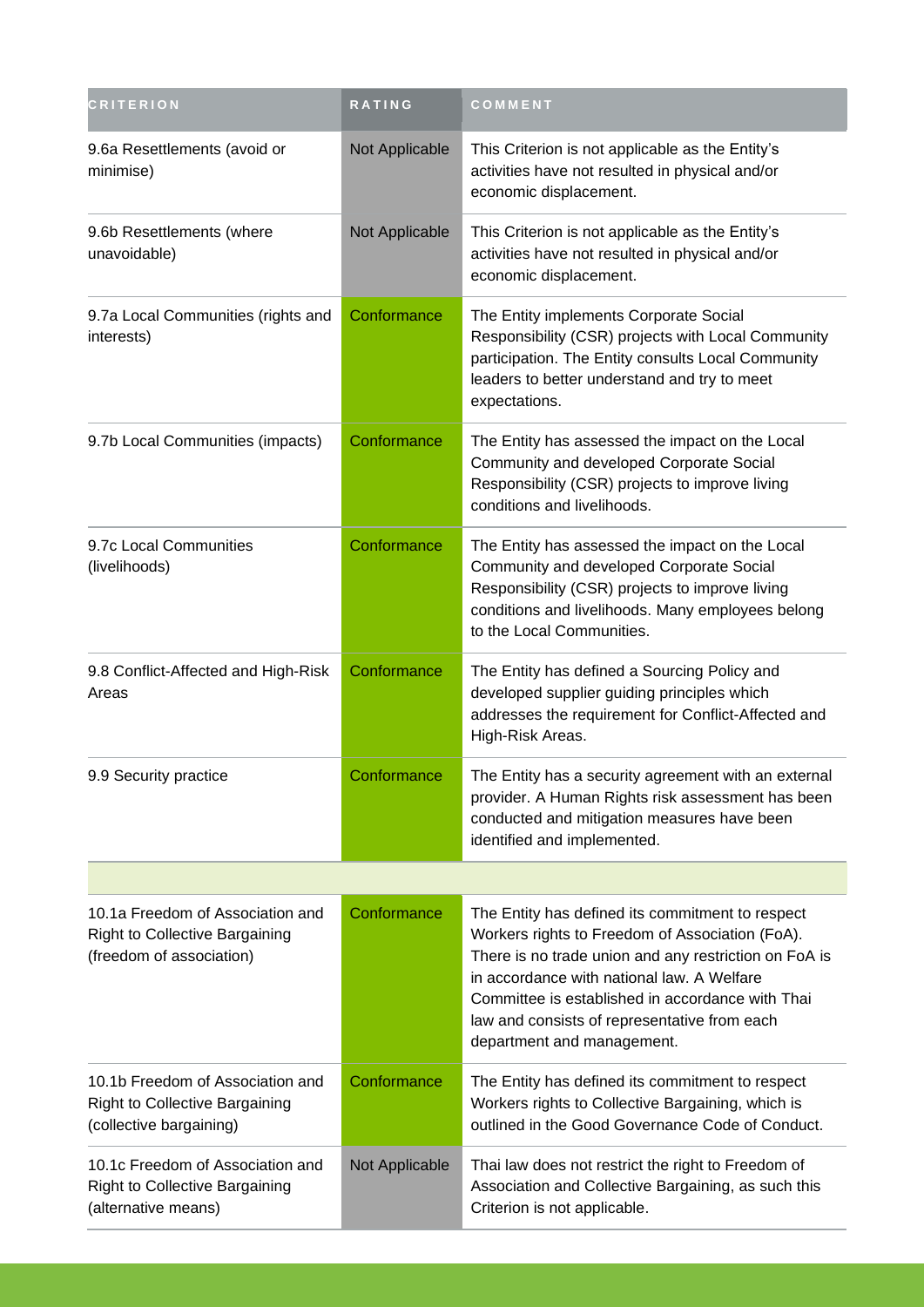| <b>CRITERION</b>                                                                | RATING      | COMMENT                                                                                                                                                                                                                                                                                                                                           |
|---------------------------------------------------------------------------------|-------------|---------------------------------------------------------------------------------------------------------------------------------------------------------------------------------------------------------------------------------------------------------------------------------------------------------------------------------------------------|
| 10.2a Child Labour (minimum age)                                                | Conformance | The Entity has defined its commitment to neither use<br>nor support the use of Child Labour in the Code of<br>Conduct. The minimum hiring age is 18 years and<br>this is verified through the national identification card.                                                                                                                       |
| 10.2b Child Labour (hazardous)                                                  | Conformance | The Entity has defined its commitment to neither use<br>nor support the use of Child Labour in the Code of<br>Conduct. The minimum hiring age is 18 years and<br>this is verified through the national identification card.                                                                                                                       |
| 10.2c Child Labour (worst forms)                                                | Conformance | The Entity has defined its commitment to neither use<br>nor support the use of Child Labour in the Code of<br>Conduct. The minimum hiring age is 18 years and<br>this is verified through the national identification card.                                                                                                                       |
| 10.3a Forced Labour (human<br>trafficking)                                      | Conformance | The Entity has made a commitment in the Code of<br>Conduct to neither use nor support the use of Forced<br>Labour, including engaging in Human Trafficking<br>either directly or indirectly. The related risks have<br>been assessed and control measures defined and<br>implemented through standard operating procedures.                       |
| 10.3b Forced Labour (deposits,<br>fees, advances)                               | Conformance | The Entity has made a commitment in the Code of<br>Conduct to neither use nor support the use of Forced<br>Labour and does not require deposits, original<br>certificates, recruitment fees or advance payment.<br>The related risks have been assessed and control<br>measures defined and implemented through<br>standard operating procedures. |
| 10.3c Forced Labour (migrant<br>workers)                                        | Conformance | The Entity has made a commitment in the Code of<br>Conduct to neither use nor support the use of Forced<br>Labour including asking Migrant Workers to lodge a<br>deposit or security payment. There are no Migrant<br>Workers employed at the Entity.                                                                                             |
| 10.3d Forced Labour (debt<br>bondage)                                           | Conformance | The Entity has made a commitment in the Code of<br>Conduct to neither use nor support the use of Forced<br>Labour and does not hold Workers in Debt Bondage<br>or forcing them to work to pay off a debt.                                                                                                                                         |
| 10.3e Forced Labour (freedom of<br>movement)                                    | Conformance | The Entity has made a commitment in the Code of<br>Conduct to neither use nor support the use of Forced<br>Labour and does not restrict Workers movement in<br>the workplace.                                                                                                                                                                     |
| 10.3f Forced Labour (retention of<br>identity papers, permits,<br>certificates) | Conformance | The Entity has made a commitment in the Code of<br>Conduct to neither use nor support the use of Forced<br>Labour and does not retain Workers' original<br>documents such as training certificates and travel<br>documents.                                                                                                                       |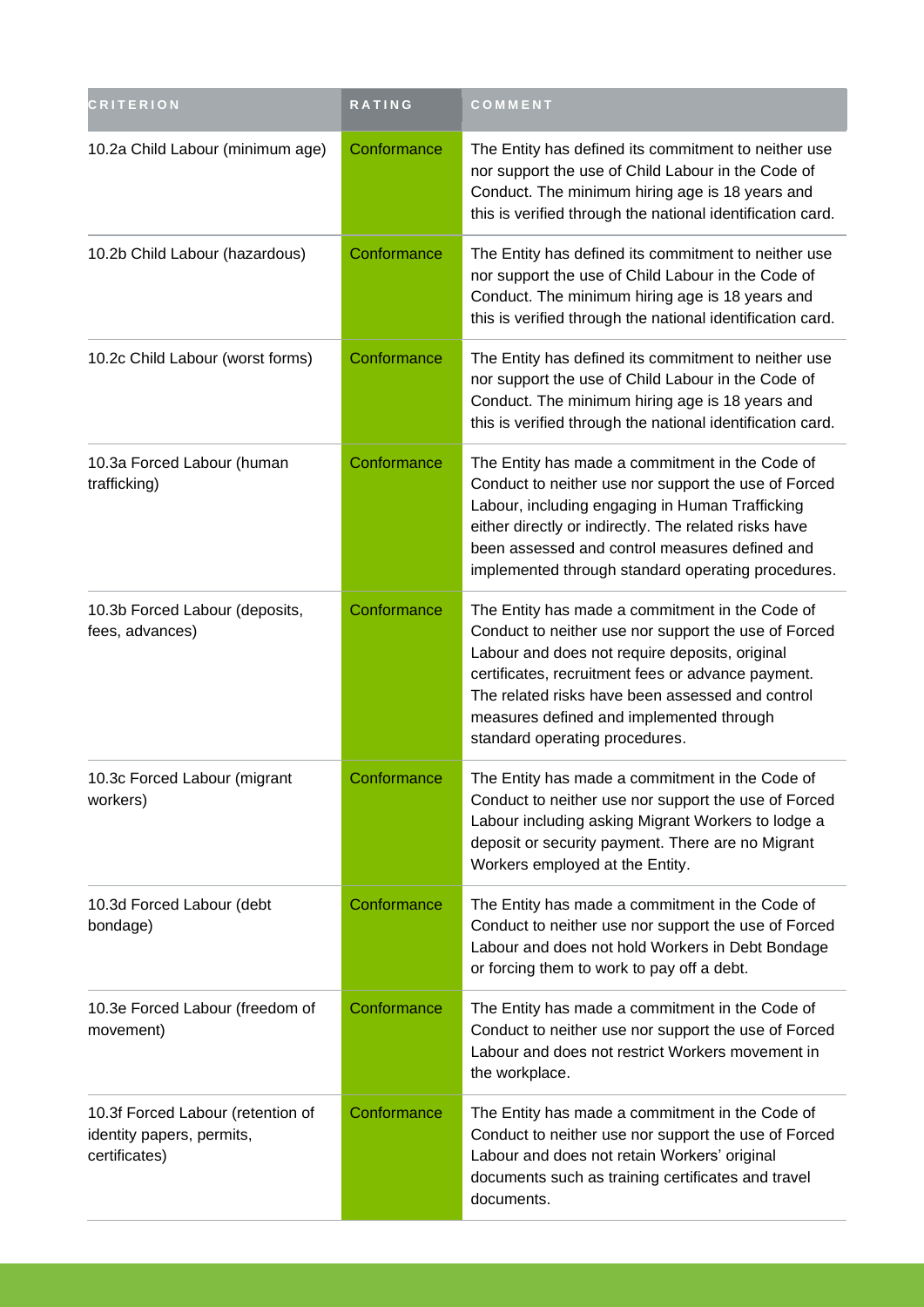| <b>CRITERION</b>                                               | <b>RATING</b> | COMMENT                                                                                                                                                                                                                                                                                                                                                                      |
|----------------------------------------------------------------|---------------|------------------------------------------------------------------------------------------------------------------------------------------------------------------------------------------------------------------------------------------------------------------------------------------------------------------------------------------------------------------------------|
| 10.3g Forced Labour (freedom to<br>terminate employment)       | Conformance   | The Entity has made a commitment in the Code of<br>Conduct to neither use nor support the use of Forced<br>Labour and does not deny Workers the freedom to<br>terminate their employment contract at any time<br>without penalty.                                                                                                                                            |
| 10.4 Non-Discrimination                                        | Conformance   | The Entity has made a commitment on Non-<br>Discrimination in the Code of Conduct. The related<br>risks have been assessed and control measures are<br>defined and implemented through standard operating<br>procedures.                                                                                                                                                     |
| 10.5 Communication and<br>engagement                           | Conformance   | The Entity employs multiple ways to communicate<br>and engage with Workers including notice boards,<br>suggestion box, and Safety Committee and Welfare<br>Committee meetings. The Entity undertakes an<br>annual engagement survey and has developed an<br>employee engagement plan for 2022.                                                                               |
| 10.6 Disciplinary practices                                    | Conformance   | The Entity documents its disciplinary policy via the<br>Rules of Conduct, which are applicable to all<br>Workers. Training is provided during<br>orientation/induction and employees are provided<br>with a printed copy of the Rules of Conduct.                                                                                                                            |
| 10.7a Remuneration (living wage)                               | Conformance   | The Entity has used an external research agency to<br>conduct a salary survey and benchmarking within the<br>packaging sector. The minimum remuneration paid<br>by the Entity is above the legal minimum wage.                                                                                                                                                               |
| 10.7b Remuneration (method of<br>payment)                      | Conformance   | The Entity documents its remuneration policy in the<br>Rules of Conduct, applicable to all Workers. The<br>Entity pays wages via bank transfer in accordance<br>with Thai laws.                                                                                                                                                                                              |
| 10.8 Working Time                                              | Conformance   | Working hours are recorded electronically for all<br>employees and Working Time is reviewed and<br>compiled by Human Resources (People<br>Development) for wage/salary development.<br>Overtime working hours are recorded. Leave is<br>provided as per the Code of Conduct, employment<br>contract and Thai laws. The overall working hours<br>conform to Thai Labour laws. |
| PRINCIPLE 11 OCCUPATIONAL HEALTH AND SAFETY                    |               |                                                                                                                                                                                                                                                                                                                                                                              |
| 11.1a Occupational Health and<br>Safety (OH&S) Policy (policy) | Conformance   | The Entity has established an Occupational Health,<br>Safety and Environment Policy which was developed<br>and signed by the Entity's President and is available<br>in both Thai and English languages. Training on the<br>Policy is provided during orientation and regular                                                                                                 |

training.